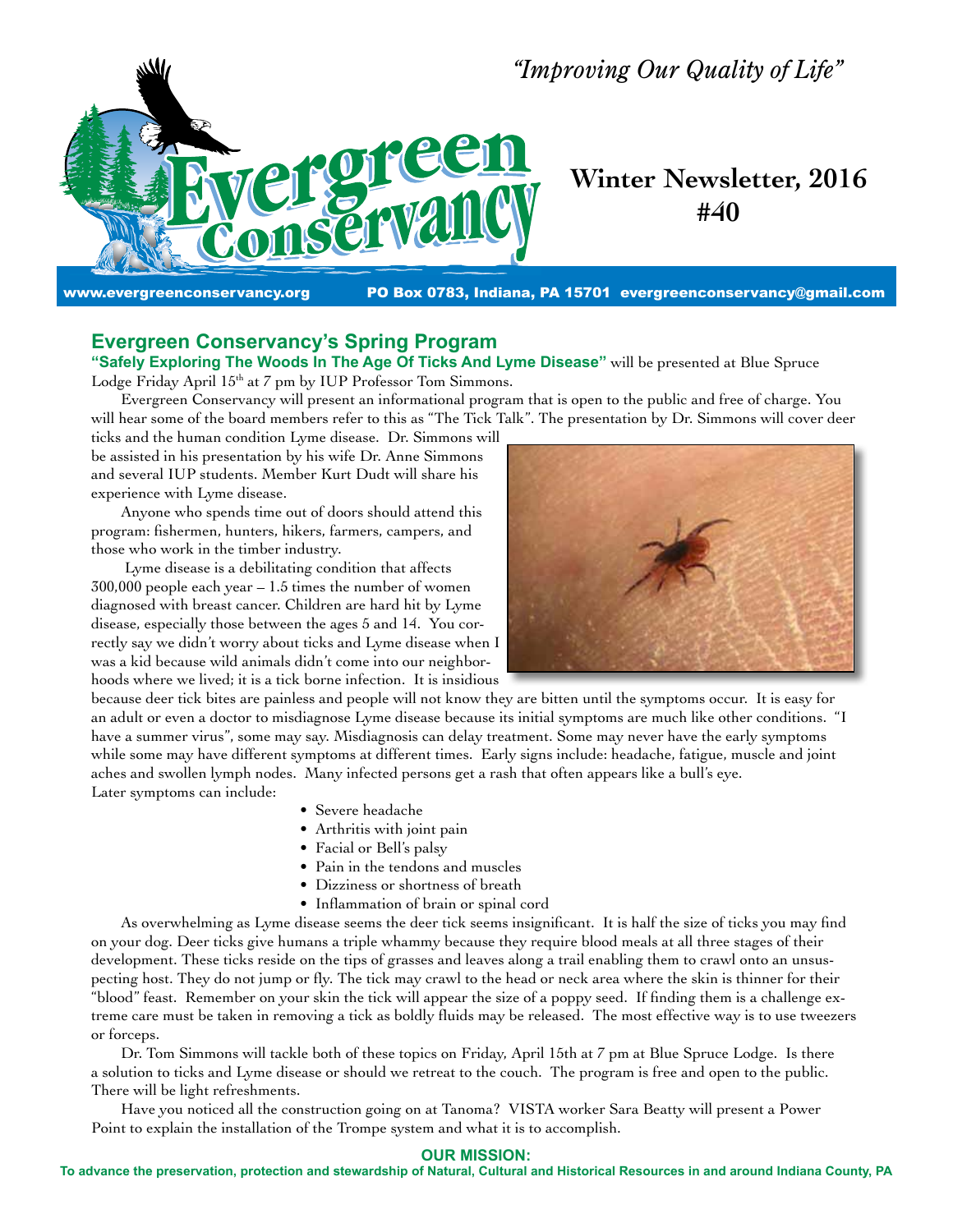If you believe that we need to protect our planet, visit www.GoodPawsGoodCause.org, an on-line store for good people and good pets! 10% of every Fur The Earth™ purchase benefits Evergreen Conservancy and The Conservation Fund. **Thanks to GoodPawsGoodCause for their year-end donation to Evergreen Conservancy.**



# **Trail Clean Up Scheduled For April 9**

It must be spring because Evergreen Conservancy is talking about picking up litter along the Hoodlebug trail and adjoining highway 119 area. But wait! It is not until April 9th at 9 am.

To get to the meeting place (the Homer City Ball Field) take old 119 South through Homer City (Main Street); go past the high school. Take first right and follow about ¼ mile to a stop sign. Turn right and cross the Hoodlebug Trail and follow the trail to the parking lot.

Those wishing to help should come to the parking lot with gloves. Garbage bags will be supplied. In past years we have been able to finish in two hours or less.

### **Volunteer Opportunities:**

**If interested please contact us at evergreenconservancy@gmail.com or call 724-471-6020.**

#### **Field Work:**

We will begin to put our data loggers back in the streams in March and April. If you want to get outside and be a download volunteer or help with installations and maintenance please let us know.

#### **Tabling:**

If you can donate 2 hours to help at our table for Family Fun Fest please let us know.

### **Environmental Education:**

We have quite a few programs set up already, starting in April. If you are interesting in helping with programs please let us know. No experience necessary. We will train you on the programs.

### **Learning Opportunity Calling all teachers & environmental educators**

Evergreen would like to sponsor another Project Wet workshop. It is a great opportunity to learn how to teach others on a wide range of topics related to water. Evergreen will host the all day workshop, participants would only need to pay \$30.00 for their books and materials. The workshop also gives you access to great materials online. Teachers can earn CEU credits for the workshop. If you are interested please contact us at evergreenconservancy@gmail.com or 724-471-6020. We have not set up a date yet until we see if there is an interest. We need at least 10 people to hold the workshop. It will probably be held on a Saturday in Indiana.

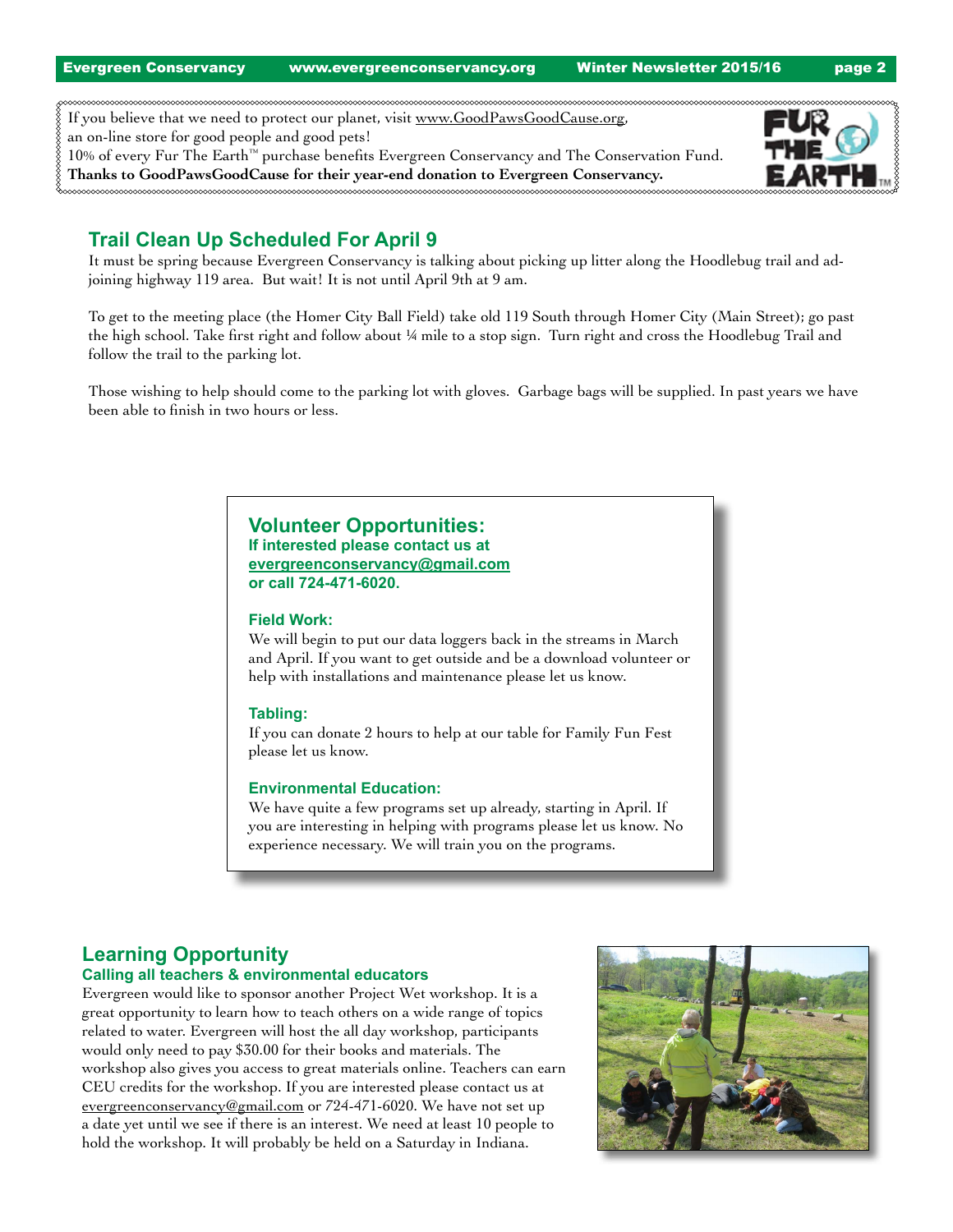PO Box 0783, Indiana, PA 15701 evergreenconservancy@gmail.com Winter Newsletter 2015/16 page 3

### **Evergreen's Website**

www.evergreenconservancy.org

For The Latest News.



### **On Facebook**

If you use Facebook, please go to our page and tell us if you like it. We can send you event notices and update you with current events! Become our Friend. Like

## **And on YouTube:**

About Evergreen Conservancy – crNa11j5J2M Tanoma AMD Wetlands – yaGLM4Ob8Ks Renewable Energy – S3VOATx0mRY





**If you wish to learn more about Evergreen Conservancy please check our new and improved website www.evergreenconservancy.org. Twitter User? – evergreenc2014**

# **Tanoma Update:**

The Trompe has been installed in Tanoma. It is working and we are hoping to see an improvement in the efficiency of the system. We have a large increase in water coming into the ponds, currently up to 5,000 gallons per minute (gpm). The system was not built in the 1990's to handle that amount of water we now see coming in from the mine pools. We are still working on tweaking the system but the new Trompe seems to be handling that amount of water. Even though there is still iron going into Crooked Creek, it is less that when it enters the ponds and we hope to see it decrease as the system settles in.

# **Grants in Progress**

**Indiana County Endowment** Grant (ICE) – The Pittsburgh Foundation Our new brochure on Renewable Energy is finished thanks to funding from the ICE grant. You can find the brochure on our web site under projects – and in Tanoma, on site in a brochure holder at the pavilion or at our table at any of the events we attend. ICE is a non-profit community foundation in Indiana, Pennsylvania. ICE is a component fund of the Pittsburgh Foundation (TPF), the 14<sup>th</sup> largest community foundation in the United States.

**PACD Mini Grant** - The Conservation District is currently in the process of applying for support for an Eco-tour for Indiana County. Stay tuned for more details! If you'd like to be a part of the planning process, please contact us at evergreenconservancy@gmail.com or come to a meeting on the 17th at 10:00 a.m. at 1005 Oak Street, second floor. The Eco-tour will highlight sites of environmental significance. Sites could include things like rain gardens/barrels, Tanoma AMD site, agricultural practices, and other "green" practices. This eco-Tour will be a great addition to our community and a great way to educate people on various facets of conservation.

We also have some other grants in the works to help with data logger maintenance costs, help with VISTA funding, and to increase our renewable energy project at Tanoma. Stay tuned for the results of these efforts.



*Please support Nature's Way market in Greensburg. They support us with a generous donation!*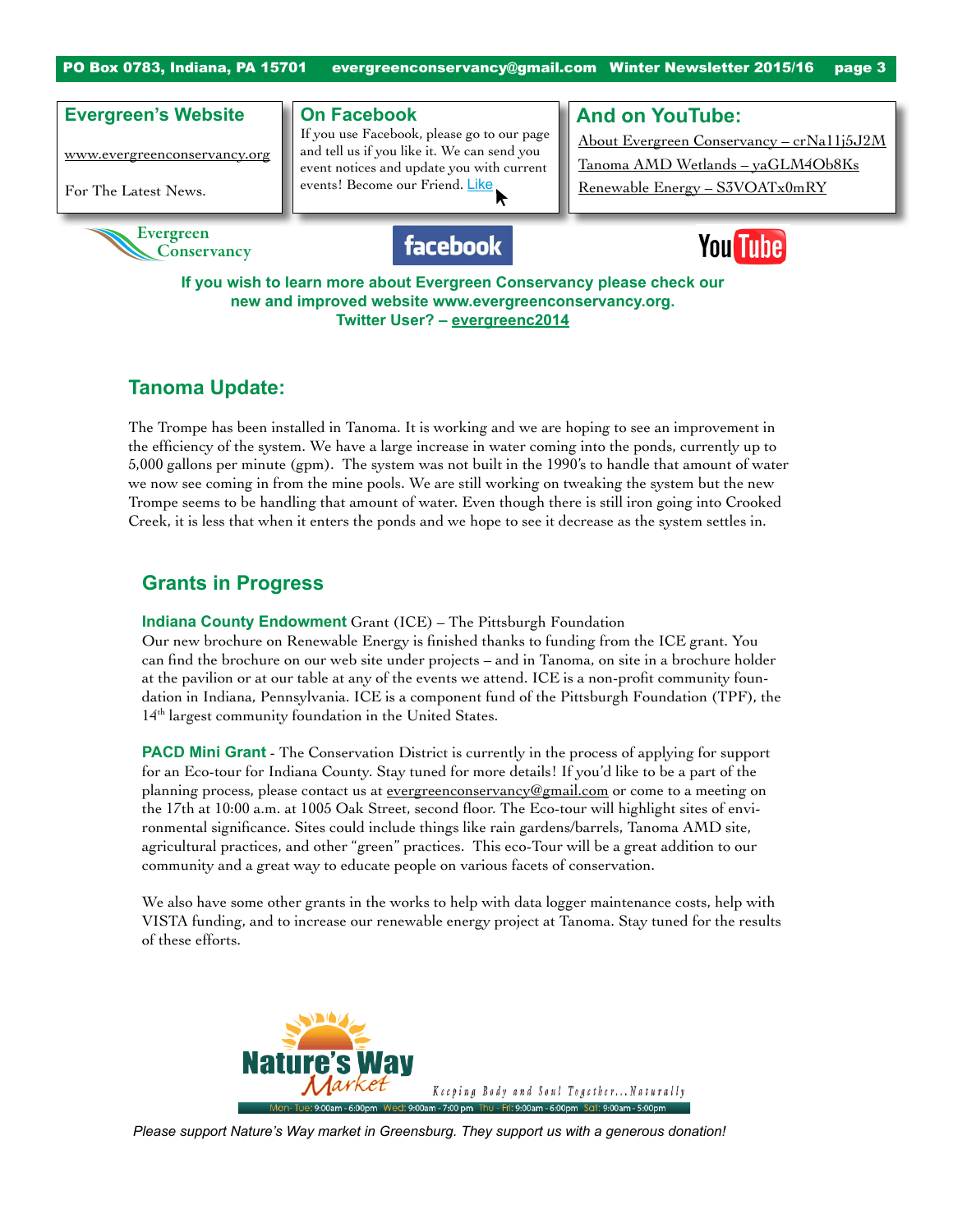### **Indiana Nature… by the Season - Winter 2016**

If you would like to take a look at Eagles up close and personal check out the following websites:

Website sponsored by PA Game Commission. Nest located in Hanover, Pa.

http://www.pgc.state.pa.us/portal/server.pt/community/pgc/9106 Click on 'Bald Eagle CAM'.

Here's the one in Pittsburgh:

http://www.pixcontroller.com/eagles/

#### **Plants to be on the Lookout For:**

Of course skunk cabbage is the first to pop up this season but there are many to follow as soon as it warms up just a little. Skunk cabbage is a low growing, foul-smelling plant that grows in wetlands of eastern North America. The bad odor attracts its pollinators, scavenging flies, stoneflies, and bees. The odor in the leaves may also serve to discourage large animals from disturbing it. It is a beautiful purple mottled flower and can actually generate temperatures of up to 27–63 °F above air temperature so it can melt the snow and ice to push its way upward.

You will see Bluets, Dwarf ginseng, Foamflowers, Mayapples, Wood anemones, Squirrel corn, Dutchman's britches, Greek valerian, Jacob's ladder, Early buttercups, Virginia bluebells, Pokeweed, Jack in the pulpit, Stinging nettles, Bloodroot, Trailing arbutus and many more beautiful flowers popping out to greet the spring weather.



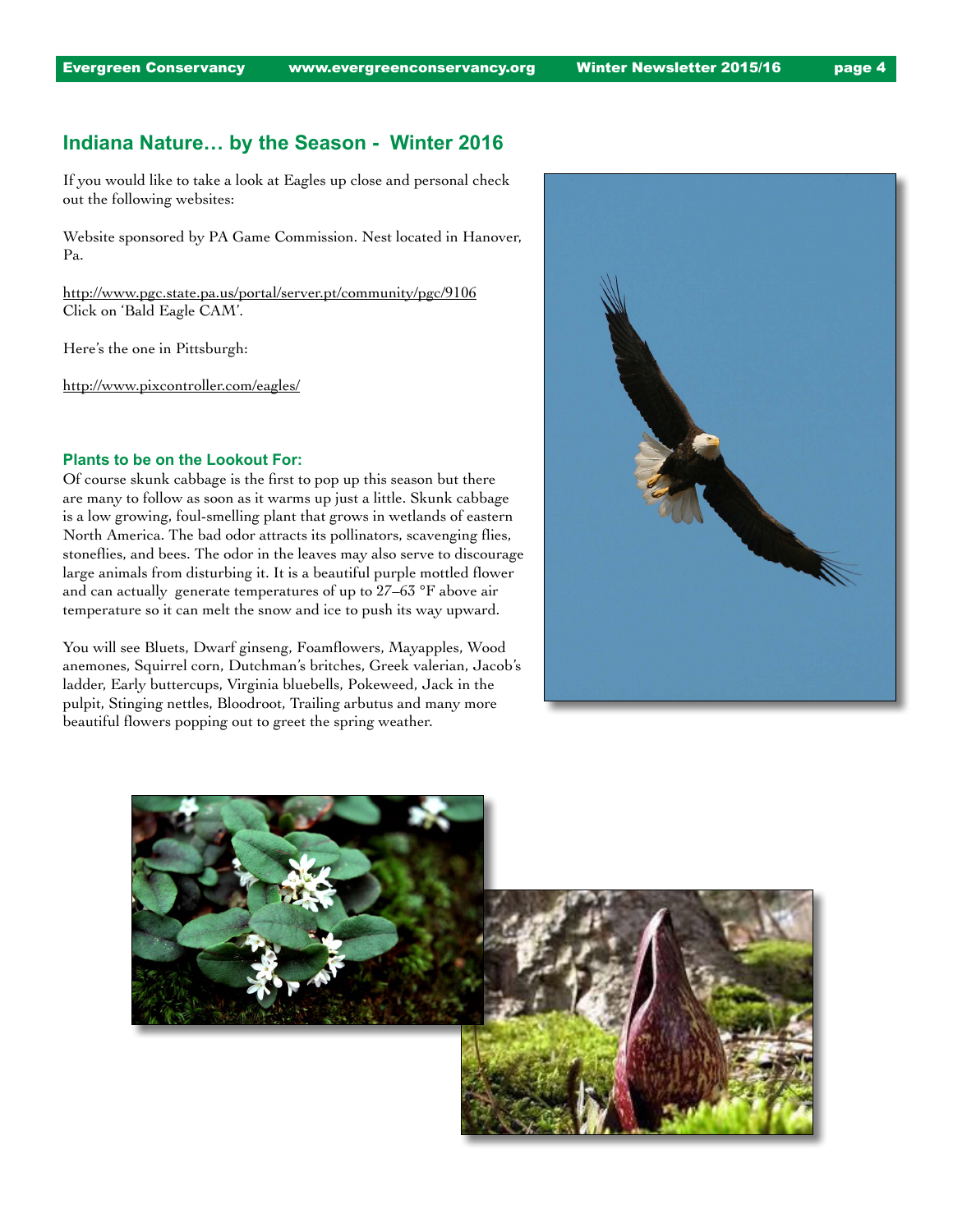### **Tree News:**

**Juneberry** (Amelanchier) is one of the first white flowering trees you will see this spring. It is called Juneberry because the fruit ripens in June. Other common names are Shadbush (first run of shad as they migrate upstream when the tree comes into bloom) or Serviceberry (it blooms when religious services were able to be held during the 19th century when snow covered roads became accessible again). The five-petal, white flowers usually bloom early in the spring, before the leaves appear. The berries start out red and turn a deep dark blue. They are edible but you will have to fight the birds for them. They grow in a variety of habitats on hillsides, in fields, woods, and along streams.

**Sumac** (Rhus L.) - Bursts of red color are a welcome treat during the cold, gray winter days in Indiana, PA. The three or four species of sumac native to our area are all considered small, multi-stemmed shrubs that typically grow along highways, trails, and the edges of fields. Staghorn sumac (Rhus typhina L.) is the largest and most widely distributed of the native sumacs, but smooth and winged sumac (R. glabra L. and R. copallinum L.) are both quite common as well. During most of the year they may go largely unnoticed, or even be mistaken as a weed, but throughout the long winter sumac is one of the few native plants that offer a visual reprieve from the grays, browns, and greens that dominate the landscape by providing us with stunningly red, clustered, upright fruits. Sumac fruits are not just wintertime eye candy; they are also an important food source for more than 300 species of songbirds. Staghorn sumac berries also make a great "lemonade" for people! So next time you are driving down the road, keep an eye out for these fruits.

*M. Tyree*





### **Things to Do in the Area:**

#### **The Bartram's Garden's land at IUP**

Bartram's Boxes is a traveling art exhibit coming to the IUP University Museum located in Sutton Hall from March 26th through May  $7<sup>th</sup>$ . This collaboration between the Center for Art in Wood and Bartram's Garden showcases art made from 13 tree species from the Bartram's Garden that were felled by a storm. Please click on the IUP Museum's page for more details: http://www.iup.edu/livelyarts/art/bartram-s-boxes-remix/

#### Museum Regular Hours:

Tuesday, Wednesday, and Friday: 2:00-6:30 p.m., Thursday: 12:00-7:30 p.m., Saturday: 12:00-4:00 p.m.

See more at the exhibition website: http://centerforartinwood.org/exhibition/bartrams-boxes-remix



#### **WHAT WE CONSERVE:**